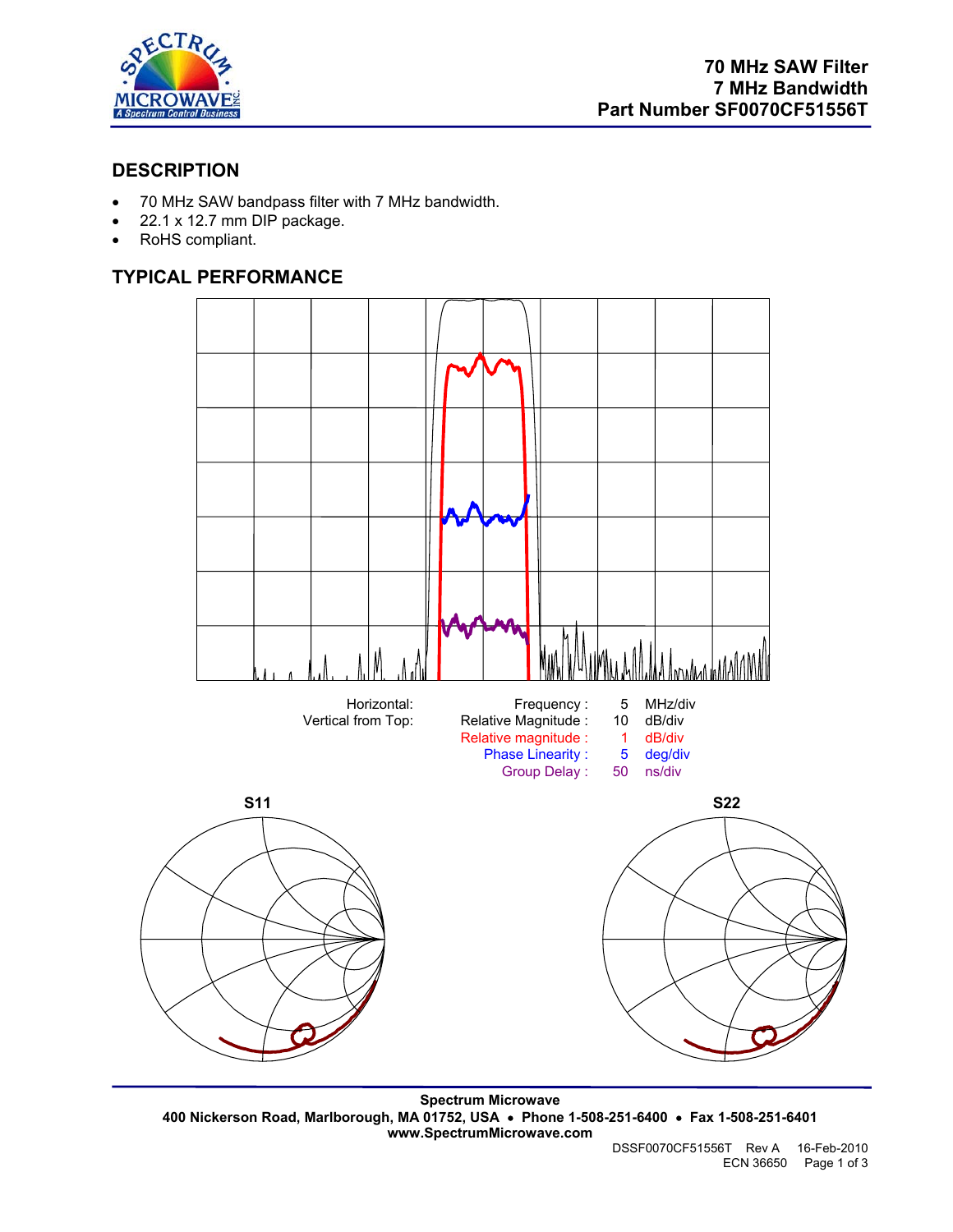

ECN 36650 Page 2 of 3

#### **SPECIFICATION**

| <b>Parameter</b>                      | <b>Min</b> | Typ  | <b>Max</b> | <b>Units</b> |
|---------------------------------------|------------|------|------------|--------------|
| Center Frequency (Fc) <sup>1</sup>    | 69.9       | 70.0 | 70.1       | <b>MHz</b>   |
| Insertion Loss at Fc                  |            | 20.3 | 22         | dB           |
| 1 dB Bandwidth <sup>2</sup>           | 6.5        | 6.8  |            | MHz          |
| 3 dB Bandwidth <sup>2</sup>           | 7          | 7.3  |            | <b>MHz</b>   |
| 40 dB Bandwidth <sup>2</sup>          |            | 9.3  | 9.7        | <b>MHz</b>   |
| Passband Ripple <sup>3</sup>          |            | 0.4  | 0.8        | dB p-p       |
| Phase Ripple                          |            | 2    | 4          | deg p-p      |
| Group Delay Ripple <sup>4</sup>       |            | 30   | 60         | ns p-p       |
| <b>Absolute Delay</b>                 |            | 2.2  |            | μs           |
| Rejection (20 to 64 MHz) <sup>2</sup> | 50         | 60   |            | dB           |
| Rejection (76 to 105 MHz) $^2$        | 50         | 60   |            | dB           |
| Source and Load Impedance             |            | 50   |            | Ω            |
| Ambient Temperature (Tref)            |            | 25   |            | $^{\circ}$ C |

Notes: 1. Average of lower and upper 3 dB band edge frequencies.

- 2. Relative to level at Fc.
- 3. Excludes band edge transitions.
- 4. A smoothing aperture of 250 kHz may be applied to Group Delay Ripple measurement.
- 5. Typical change of filter frequency response with temperature is ∆f = (T-Tref) \* Tc \* Fc, in ppm

#### **MAXIMUM RATINGS**

| Parameter                                              |     |                          | иах |        |
|--------------------------------------------------------|-----|--------------------------|-----|--------|
| Storage Temperature Range                              | -40 | 25                       | 85  | $\sim$ |
| Temperature Coefficient of Frequency (Tc) <sup>5</sup> |     | -94                      |     | ppm/c  |
| Input Power Level                                      | -   | $\overline{\phantom{a}}$ | 10  | dBm    |

## **MATCHING CIRCUIT**



Note: External matching components are not required.